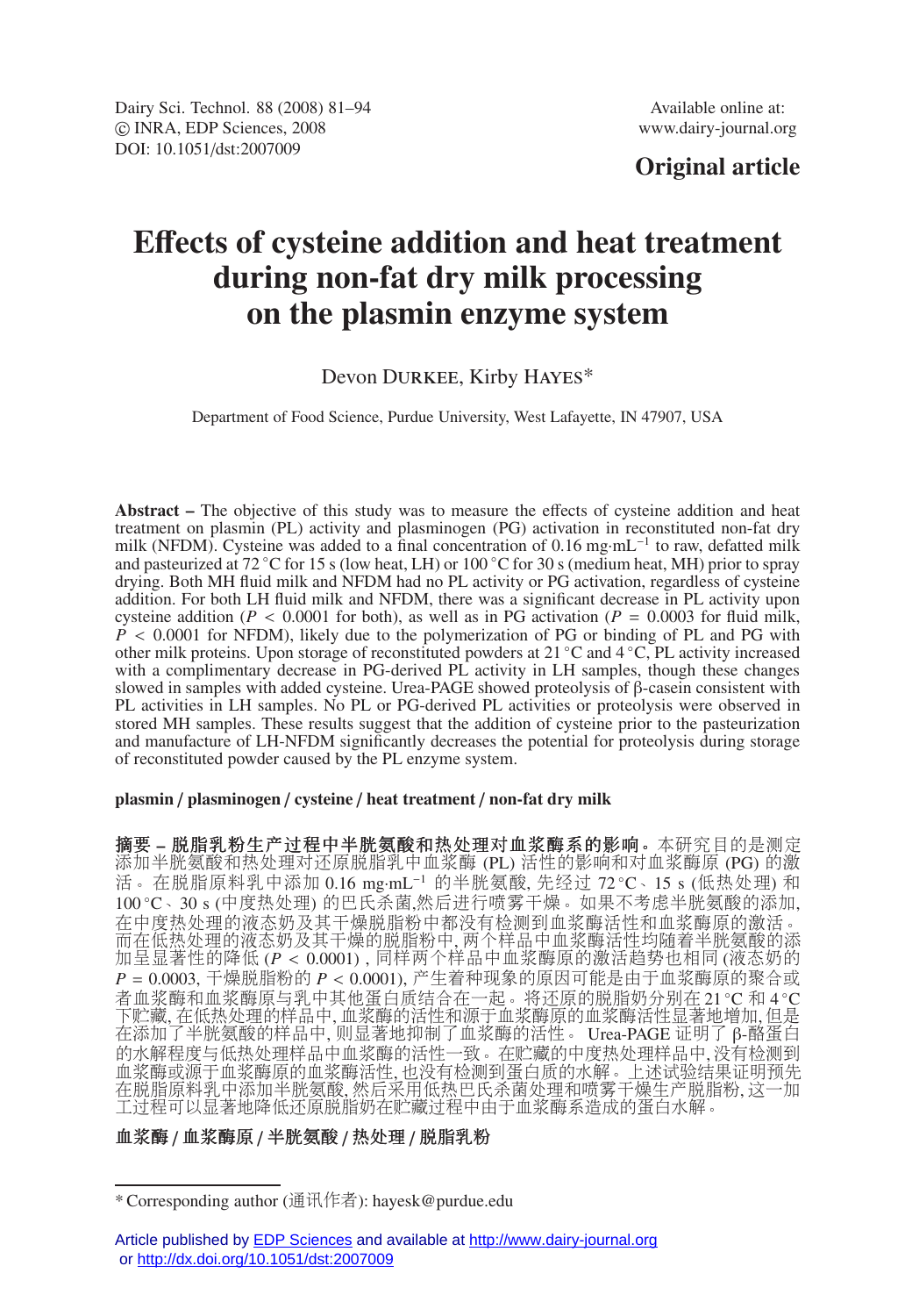**Résumé – E**ff**ets de l'addition de cystéine et du traitement thermique au cours de la fabrication de poudre de lait écrémé sur le système enzymatique plasmine.** L'objectif de cette étude était de mesurer les effets de l'addition de cystéine et du traitement thermique sur l'activité de la plasmine et sur l'activation du plasminogène dans des laits écrémés en poudre reconstitués. La cystéine était ajoutée à une concentration finale de 0,16 mg·mL<sup>-1</sup> à du lait cru écrémé et pasteurisé à 72 °C-15 s<br>("low heat", LH) ou 100 °C-30 s ("medium heat", MH) avant séchage par atomisation. Le lait MH n'avait pas d'activité plasmine ou d'activation du plasminogène, indépendamment de l'addition de cystéine. Pour le lait LH, il y avait une diminution significative de l'activité plasmine après addition de cystéine (*<sup>P</sup>* < <sup>0</sup>, 0001), ainsi que de l'activation du plasminogène (*<sup>P</sup>* <sup>=</sup> <sup>0</sup>, 0003 pour le lait avant séchage,  $P < 0,0001$  pour le lait reconstitué), probablement due à la polymérisation du plasminogène ou à la liaison de la plasmine et du plasminogène à d'autres protéines laitières. Au cours du stockage à 21 ◦C et 4 ◦C, l'activité plasmine augmentait tandis que celle dérivée du plasminogène diminuait dans les échantillons LH, ces changements étant cependant radicalement ralentis dans les échantillons avec ajout de cystéine. L'électrophorèse urée-PAGE montrait une protéolyse de la caséine β en accord avec les activités plasmine dans les échantillons LH. Aucune activité plasmine ou plasmine dérivée du plasminogène ou protéolyse n'était observée dans les échantillons MH au cours du stockage. Ces résultats suggèrent que l'addition de cystéine avant la pasteurisation et la fabrication de poudre LH diminue significativement le risque de protéolyse due au système enzymatique plasmine du lait reconstitué, au cours du stockage de la poudre.

**plasmine** / **plasminogène** / **cystéine** / **traitement thermique** / **poudre de lait écrémé**

#### **1. INTRODUCTION**

Non-fat dry milk (NFDM) is a widely used dairy ingredient in the food industry, with applications varying from baked goods and confections to soups and sauces [21]. Non-fat dry milk is manufactured by preheating, concentrating, and spray drying pasteurized skim milk [14], which often is reconstituted to produce ultra-high temperature (UHT) milk [19] or utilized for its functional properties in other food formulations. Depending upon the preheat treatment that fluid milk receives during processing, the reconstituted powder exhibits varying degrees of water absorption, emulsion stability, and gelation [22]. Heat treatment of NFDM is classified according to the whey protein nitrogen index [14], as more whey proteins, specifically β-lactoglobulin, bind to caseins with increasing temperatures [18, 21, 26].

Proteolysis of milk proteins, specifically  $\alpha$ - and  $\beta$ -casein, has both positive and negative effects on the quality of milk and dairy products. While proteolysis often is caused by bacterial proteases, milk of high microbiological quality still can undergo proteolysis due to the indigenous plasmin (PL) enzyme system [5, 15, 24]. This system consists of plasminogen (PG), the inactive zymogen, which is converted to active PL (EC 3.4.21.7), a serine proteinase, by the action of plasminogen activators (PA), both tissue-type (tPA) and urokinasetype (uPA). Plasmin mainly hydrolyzes β-casein, causing various effects on the quality of dairy products, such as cheese and yogurt, which have been previously reported in the literature [6, 10, 15, 20]. Plasmin clearly has been shown to survive high temperature, short time  $(72 \degree C, 15 \degree s)$ pasteurization conditions [24], though decreases in PL activity and PG activation have been found in milk processed at higher temperatures because of disulfide interactions between PL system components and β-lactoglobulin [26]. However, PG concentrations in fluid milk are 2–20 times that of PL [24]; thus, controlling the activation of PG is of utmost importance for maintaining the quality of stored dairy products.

Prior research has shown that reconstituted milk powders are capable of undergoing PL-like proteolysis [19]. However, research on PG activation in reconstituted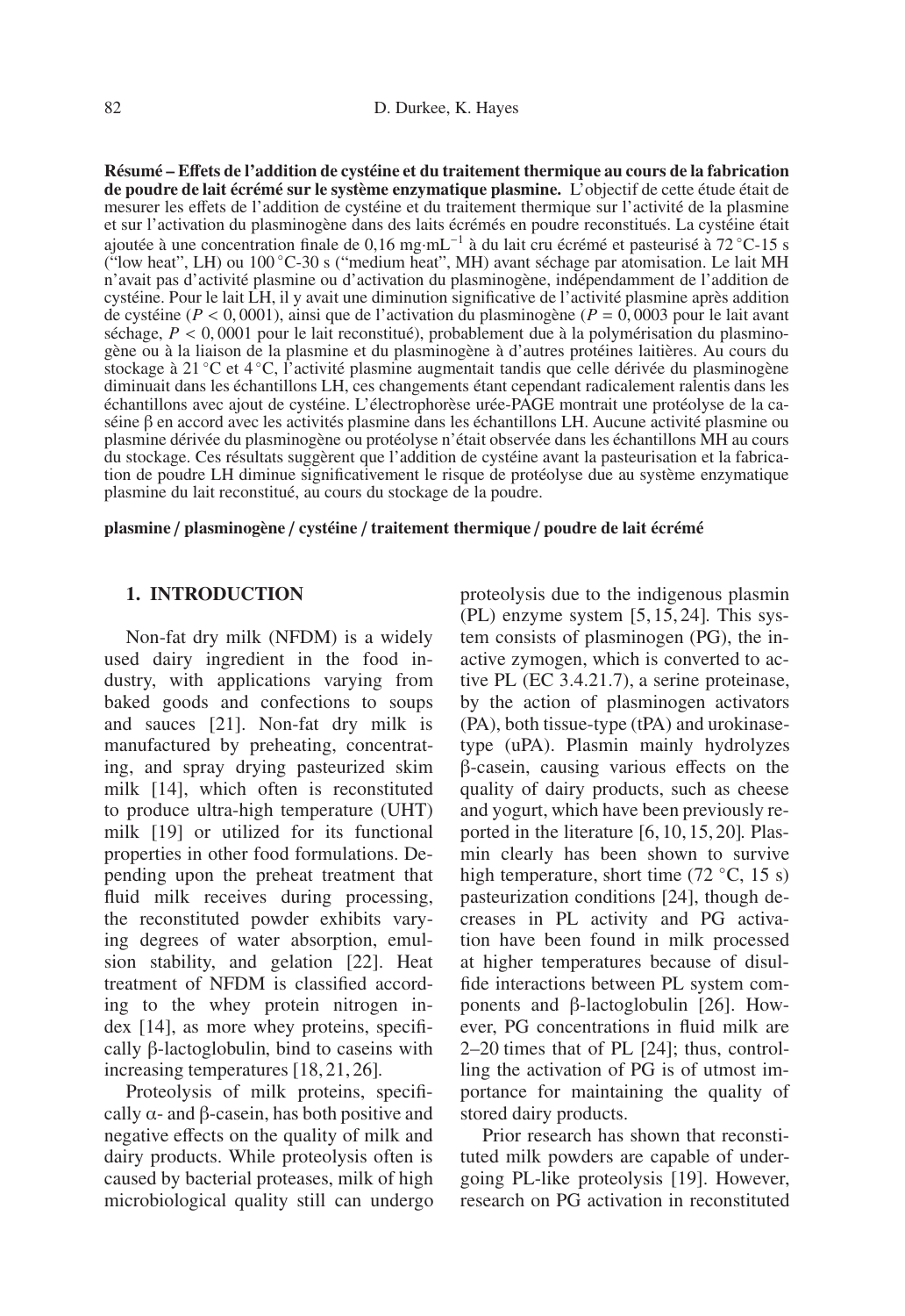powders has not been reported. This is of particular importance, since activation of PG in powders would increase PL levels, potentially resulting in reduced quality. Prior research in our laboratory has shown that the addition of cysteine before thermal treatment essentially eliminates PL activity and PG activation in model systems and fluid milk due to induced thiol-disulfide interchange reactions, resulting in the polymerization of PG [30]. Thus, cysteine addition may provide a means of controlling PL-induced proteolysis in dairy products. However, the effect of cysteine addition on PL system components in NFDM has not been studied previously. Therefore, the objective of our study was to measure the effects of cysteine addition and heat treatment on PL activity and PG activation in reconstituted NFDM.

#### **2. MATERIALS AND METHODS**

#### **2.1. Materials and sources**

Bovine PL (5 U·mL−1, #602370) was obtained from Roche Applied Science (Indianapolis, IN, USA). Bovine PG (#416), human urokinase (uPA, #124), and Spectrozyme® PL (SpecPL, #251B) were obtained from American Diagnostica (Stamford, CT, USA). Solutions of PL, PG, uPA, and SpecPL were prepared in modified tris buffer (MTB, 0.1 mol·L−<sup>1</sup> sodium chloride, 0.05 mol·L<sup>-1</sup> tris, 0.01% Tween 80, pH 7.6). A micro bicinchoninic acid (BCA) protein assay kit (#23235) was obtained from Pierce Biotechnology (Rockford, IL, USA). Acrylamide (40% with bis, #161-0148), Criterion empty gel cassettes (18-well, #345-9902; and 26-well, #345-9903), Criterion tris-HCl 10.5–14% gradient precast gels (#345- 9949), 10 X tris/glycine running buffer (#161-0771), 10 X tris/glycine/SDS running buffer (#161-0732), Laemmli buffer (#161-0737), pre-stained broad range molecular weight standards (#161- 0318), ammonium persulfate (APS, #161-0700), and N,N,N',N'-tetramethyl-1,2-ethanediamine (TEMED, #161-0801) were obtained from Bio-Rad Laboratories (Hercules, CA, USA). β-casein (#C6905), β-lactoglobulin (#L3908), κ-casein (#C0406), β-mercaptoethanol (#M7154), and cysteine (#C8755) were obtained from Sigma-Aldrich (St. Louis, MO, USA). Aerobic plate count petrifilms (#6400) were obtained from 3M Microbiology (St. Paul, MN, USA). Fresh raw milk was obtained from the Purdue University Dairy Research and Education Center (West Lafayette, IN, USA).

#### **2.2. Experimental designs and milk preparation**

#### *2.2.1. Study 1: Comparison of liquid and non-fat dry milk*

Fresh raw milk was collected in triplicate, defatted, and divided into two aliquots. Cysteine was added to one aliquot to a final concentration of  $0.16 \text{ mg} \cdot \text{mL}^{-1}$ . Each aliquot was further divided into two aliquots and pasteurized at  $72 \text{ °C}$  for 15 s (low heat treatment, LH) or  $100\degree\text{C}$  for 30 s (medium heat treatment, MH). Total plate counts were completed for raw and pasteurized milk samples according to AOAC Official Method 986.33 [4]. Milk samples then were spray dried using a Niro mobile minor spray dryer (Copenhagen, Denmark) with inlet and outlet temperatures of 120 ◦C and 80 ◦C, respectively. Heat classification of the milk powders was determined using the whey protein nitrogen index assay [2]. Both liquid milk and NFDM samples were retained for enzymatic activity analyses. NFDM samples were reconstituted to 10% w/v in deionized-distilled water (DDW) prior to analysis.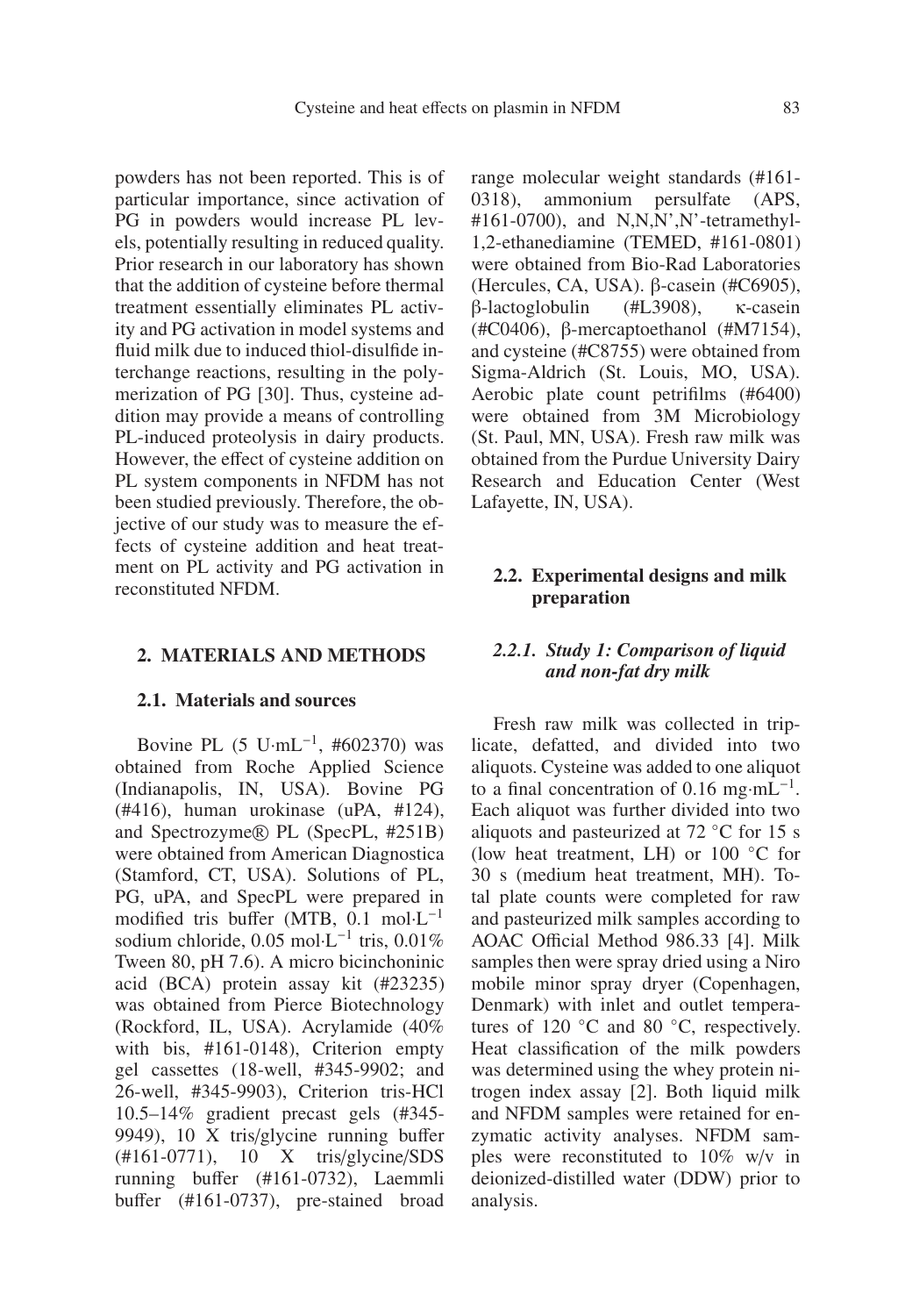#### *2.2.2. Study 2: Storage study of reconstituted non-fat dry milk*

All NFDM samples prepared according to Section 2.2.1 (LH, LH with cysteine, MH, and MH with cysteine) were reconstituted, in duplicate, to 10% w/v in 0.02% w/v sodium azide (to prevent microbial growth) and dosed with uPA to a final concentration of 0 or 1 IU·mL−1. Plasmin activity, PG-derived PL activity, and β-casein hydrolysis were measured at 0, 5 and 10 days after storage at 21 ◦C, and at 0, 2 and 4 weeks after storage at 4 ◦C. Total plate counts were completed for all samples at the beginning and end of storage at both temperatures.

#### **2.3. Enzymatic activity assays**

Liquid milk and reconstituted NFDM samples were prepared in triplicate (Study 1) or duplicate (Study 2) for analysis using the method of Richardson and Pearce [25] with minor modifications. The milk samples (0.75 mL) were vortexed with 0.4 mol·L−<sup>1</sup> trisodium citrate (0.25 mL) in an Eppendorf tube (1.5 mL capacity) and incubated for 15 min at 37 ◦C. The samples were centrifuged in the Eppendorf tubes at  $15600 \times q$  for 15 min, and the supernatant was retained for activity analyses.

To measure PL and PG-derived PL activities, chromogenic activity assays were carried out according to the method of Fajardo-Lira and Nielsen [8] with modifications. For the PL activity assay, supernatant samples (100 μL) were mixed with 1.6 mmol⋅L<sup>-1</sup> SpecPL (300  $\mu$ L) in Eppendorf tubes. For the PG-derived PL activity assay, supernatant samples (100 μL) were mixed with 3.2 mmol⋅L<sup>-1</sup> SpecPL (100  $\mu$ L), 280 IU·mL<sup>-1</sup> uPA (100 μL), and MTB (100 μL). Both PL and PG-derived PL assay samples were incubated for 1 h at  $37^{\circ}$ C and centrifuged at  $15600 \times q$  for 5 min. Supernatant from the PL and PG-derived PL assay samples (100 μL) were pipetted in triplicate into a 96-well microtiter plate and the absorbance was read at 405 nm and 490 nm with a Vmax kinetic plate reader (Molecular Devices Co., Menlo Park, CA, USA). The absorbance at 490 nm was subtracted from the absorbance at 405 nm to correct for turbidity. The absorbance values then were converted to PL and PG concentrations (in  $\mu$ g·mL<sup>-1</sup>) using standard curves [8]. A micro BCA assay was performed on PL used in the standard curve according to the manufacturer's directions to convert U PL·mL<sup>-1</sup> to  $\mu$ g PL·mL<sup>-1</sup>. For PG determination, the absorbance value was corrected by subtracting the absorbance obtained from the PL assay to account for pre-existing PL activity in the tested sample.

#### **2.4. Two-dimensional alkaline**/**SDS-PAGE**

Two-dimensional electrophoresis was employed, using alkaline-PAGE in the first dimension and SDS-PAGE under reducing conditions in the second dimension, following similar methods published previously by Havea et al. [12] and Manderson et al. [17] to analyze milk protein complexes formed during heating and processing of NFDM. Reconstituted NFDM samples (10 μL) were added to 240 μL of alkaline-PAGE sample buffer (20% v/v 0.5 mol⋅L<sup>-1</sup> tris, pH 6.8; 8% v/v glycerol; 0.009% w/v bromophenol blue). Samples (35 μL) were loaded onto 10.5–14% gradient tris-HCl gels and electrophoresed in 10 X tris/glycine running buffer (diluted 1:10 v/v with DDW) at 200 V for 60 min. Individual lanes from the gels were excised, boiled for 5 min in SDS-PAGE reducing sample buffer (62.5 mmol⋅L<sup>-1</sup> tris HCl, 2% v/v sodium dodecyl sulfate, 25% v/v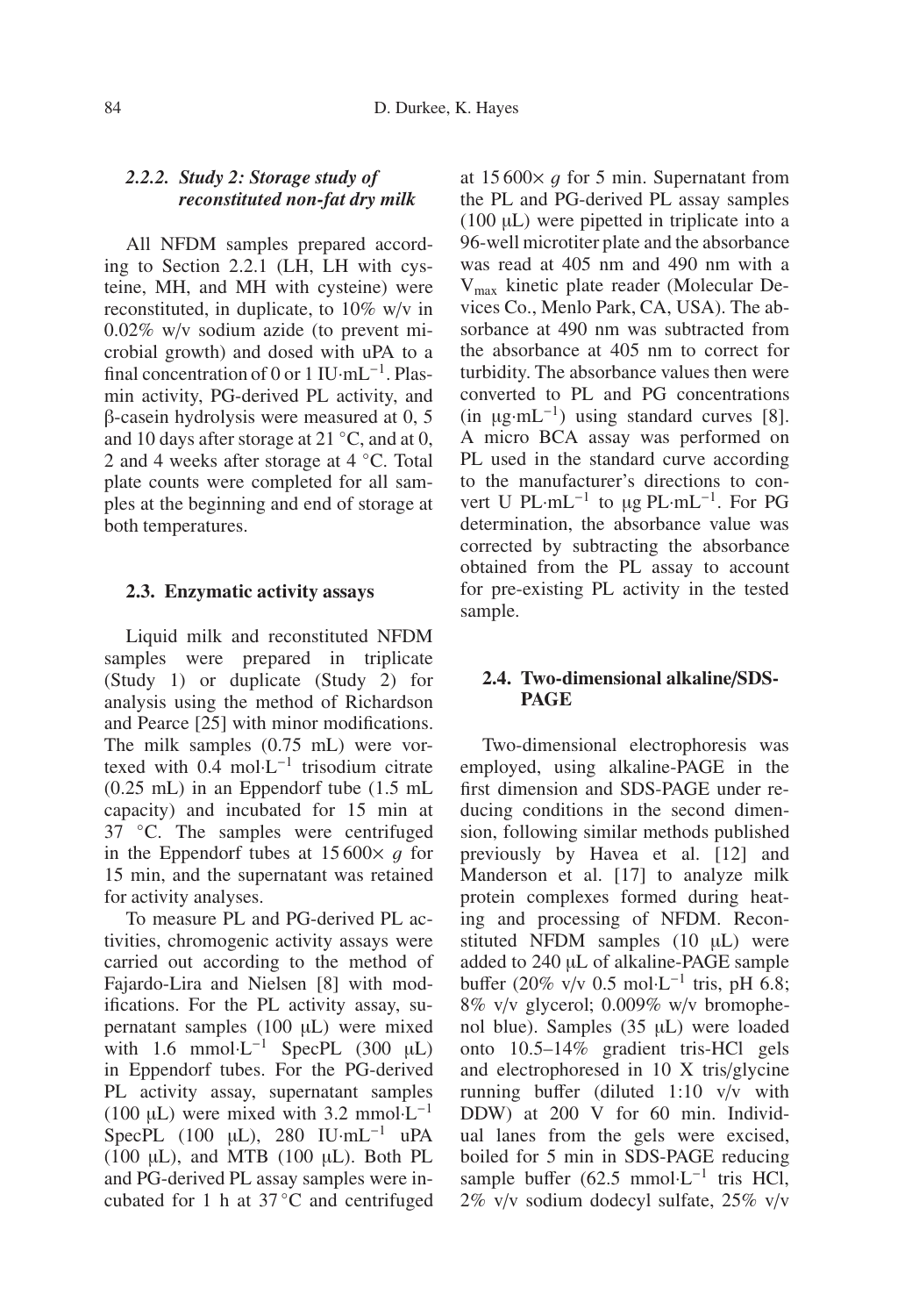**Table I.** Urea-PAGE gel formulation.

| Ingredients                           | Resolving gel $(10\%)$ | Stacking gel $(4.2\%)$ |
|---------------------------------------|------------------------|------------------------|
| Deionized distilled water, mL         | 1.2                    |                        |
| Resolving buffer <sup>1</sup> , mL    | 14                     |                        |
| Stacking buffer <sup>2</sup> , mL     |                        |                        |
| Acrylamide <sup>3</sup> (40% w/v), mL | 4.8                    |                        |
| TEMED <sup>4</sup> , $\mu$ L          | 10                     | 10                     |
| $APS^5, \mu L$                        | 80                     | 50                     |
| Total volume, mL                      | 20.09                  | 10.06                  |

<sup>1</sup> Resolving buffer = 6.43 mol·L<sup>−1</sup> urea, 0.557 mol·L<sup>−1</sup> tris, 0.056 mol·L<sup>−1</sup> HCl, pH 8.9.<br><sup>2</sup> Stacking buffer = 5 mol·L<sup>−1</sup> urea, 0.067 mol·L<sup>−1</sup> tris, 0.044 mol·L<sup>−1</sup> HCl, pH 7.6. <sup>3</sup> 40% w/v Acrylamide/bis solutio

 $4$  TEMED = N,N,N',N'-tetramethyl-1,2-ethanediamine.

 $5$  APS = 10% w/v ammonium persulfate, prepared fresh.

glycerol, 0.5% v/v β-mercaptoethanol, trace bromophenol blue, pH 6.8), and set into a SDS-PAGE gel according to Larson et al. [16]. Protein standards of β-lactoglobulin, κ-casein, PL, and PG were prepared by making  $0.25$  mg⋅mL<sup>-1</sup> solutions in DDW of each protein. An aliquot of each protein standard solution (100 μL) was diluted with Laemmli buffer (190 μL) and β-mercaptoethanol (10 μL) and boiled for 5 min. Molecular weight standards (5 μL) and individual protein standards (10 μL) were loaded onto the gels in addition to the alkaline PAGE strip previously set in the stacking gel. Gels then were electrophoresed at 200 V for 60 min, stained with Coomassie blue (50% v/v methanol, 10% v/v glacial acetic acid, 0.25% w/v Coomassie Brilliant Blue G-250) for 1 h and destained (10% v/v glacial acetic acid, 5% v/v methanol) overnight [9].

#### **2.5. Urea-PAGE and** β**-casein hydrolysis**

Urea-PAGE analysis of the milk samples was used to quantify β-casein according to the method of Andrews [3] with modifications. Standard solutions of 0.4, 0.6, 0.8 and 1.0% w/v β-casein were prepared, in triplicate, using DDW, diluted 1:25 with sample buffer (8 mol⋅L<sup>-1</sup> urea, 0.06 mol·L−<sup>1</sup> tris, 0.04 mol·L−<sup>1</sup> HCl, 0.1 mol·L−1β-mercaptoethanol, trace bromophenol blue, pH 8.9), and boiled for 5 min. Reconstituted NFDM samples (5 μL) were prepared in triplicate by dilution with DDW  $(5 \mu L)$  and sample buffer (240 μL) and also were boiled for 5 min. Standards and samples (10 μL) were loaded onto hand-cast urea gels (Tab. I). The gels were electrophoresed in 10 X tris/glycine running buffer (diluted 1:10 v/v with DDW) at 200 V for 60–90 min. Gels then were stained and destained as previously described in Section 2.4. Destained gels were scanned using a Bio-Rad Laboratories GS-800 densitometer. Peak optical density of β-casein bands were analyzed, after subtracting the background density, using Quantity-One 1-D software (version 4.5.1, Bio-Rad Laboratories). The densities of the β-casein bands for the reconstituted NFDM samples were converted to concentrations using the standard curve.

#### **2.6. Statistical analysis**

Data were analyzed using the general linear model and mixed procedures of SAS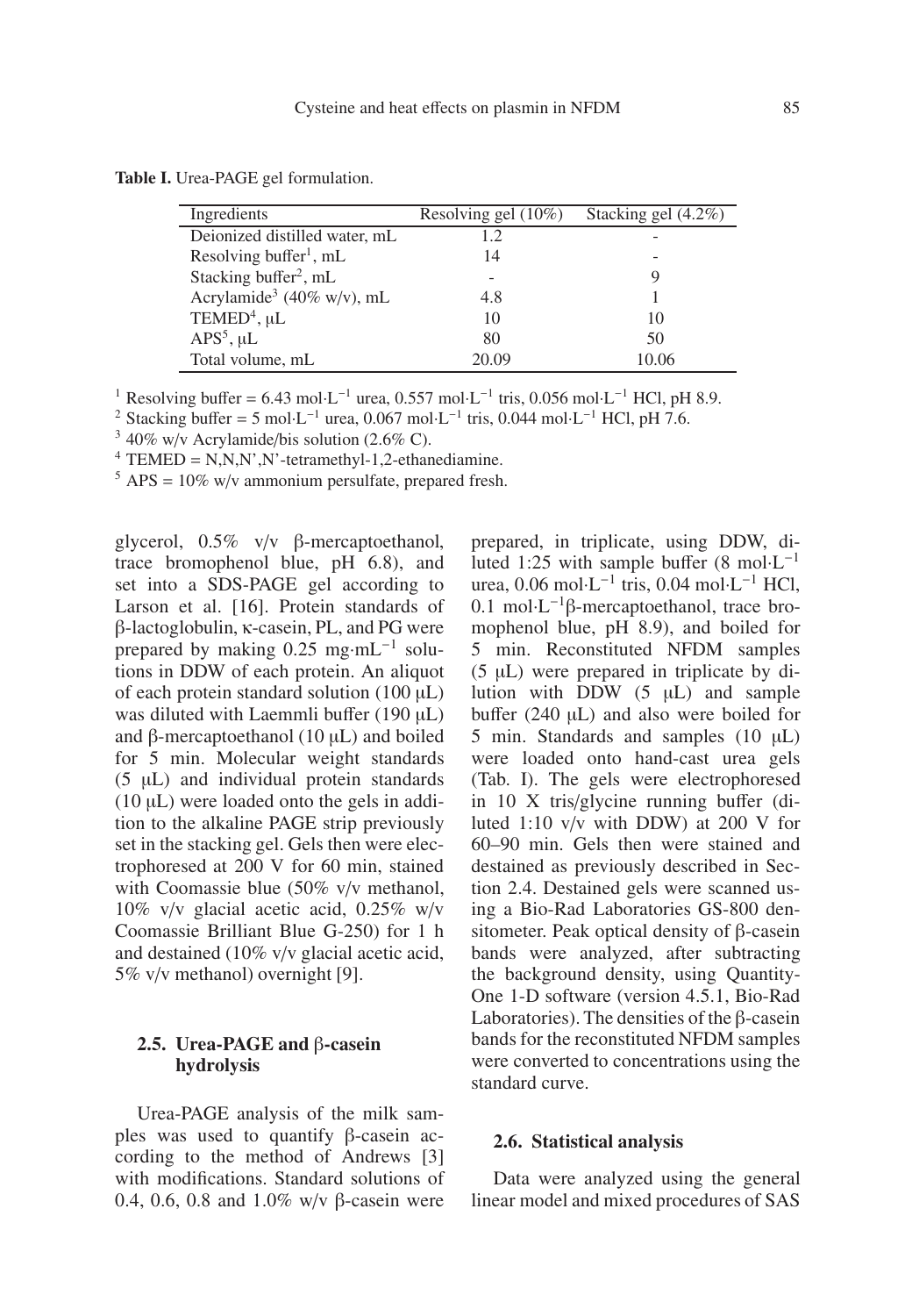version 9.1 [27]. For data from Study 1, a 2-way analysis of variance (ANOVA) was used to test the main effects (heat treatment and cysteine addition) and interaction for significance. For data from Study 2, a 3-way repeated measures ANOVA was used to test the main effects (heat treatment, cysteine addition, uPA addition, and time) and all possible interactions for significance. The Tukey-Kramer multiple means comparison test was used to compare means at 95% confidence when the model was shown to be significant ( $P \leq$ <sup>0</sup>.05). Results for all analyses were considered significant if  $P \le 0.05$ .

#### **3. RESULTS AND DISCUSSION**

#### **3.1. Study 1: Comparison of liquid and non-fat dry milk**

Total plate counts for raw and pasteurized fluid milk were below  $10<sup>4</sup>$  and 10<sup>3</sup> CFU·mL−1, respectively (data not shown), demonstrating the milk was of good microbiological quality. Whey protein nitrogen index results confirmed that the milk samples heated at 72 ◦C for 15 s or 100 ◦C for 30 s yielded LH- and MH-NFDM, respectively (data not shown).

For both liquid and powder samples, the interaction between heat treatment and cysteine addition was significant for PL activity  $(P \lt 0.0001$  for both), as well as for PG-derived PL activity  $(P =$ <sup>0</sup>.0003 and *<sup>P</sup>* < <sup>0</sup>.0001, respectively). The addition of cysteine significantly decreased PL and PG-derived PL activities in LH fluid milk and reconstituted NFDM (Fig. 1), likely due to the polymerization of PG as previously shown by Stevenson [30]. However, MH fluid milk and reconstituted NFDM showed no PL or PG-derived PL activity, regardless of cysteine addition (Fig. 1). This observation is likely due to the denaturation of whey proteins at high temperatures, specifically

β-lactoglobulin [21]. The unfolding of β-lactoglobulin exposes a free sulfhydryl group that binds to PL and PG via sulfhydryl/disulfide interchanges, thus rendering it inactive, which has been demonstrated by several authors [1, 18, 26]. The addition of cysteine decreased PL and PGderived activities without higher heat treatments, as in the LH fluid milk and NFDM, because cysteine initiates thiol-disulfide interchange reactions, resulting in polymerization of PG or binding of PL and PG with other free sulfhydryls in milk proteins. However, heat is necessary to induce this reaction, as the addition of cysteine without heat did not inactivate PL or PG in model systems [30]. This could be because PG must be heated in excess of 62 ◦C to unfold and expose its disulfide bonds [7].

Two-dimensional gel electrophoresis of reconstituted NFDM samples revealed several protein agglomerates, especially within the second band from the 1-dimensional gel strip (Fig. 2). In both LH samples, a band parallel with the PG standard was present near the middle of the 1-dimensional strip, corresponding with band 2 in the 1-dimensional gel. Additionally, there was another band with similar molecular weight as the PG standard for the LH control sample (circled), corresponding to band 1 in the 1-dimensional gel, while this band was not present in the LH sample with cysteine. The difference in band patterns between the LH samples with and without cysteine could indicate that PG binds with other milk proteins when heated with cysteine, resulting in the observed decrease in PG-derived PL activity. Also present in band 1 from the 1-dimensional gel was κ-casein, which might have been associated with PG. This is consistent with findings that PL and PG are known to associate with casein micelles, of which κ-casein constitutes the exterior [5]. Cysteine addition might have disrupted any association between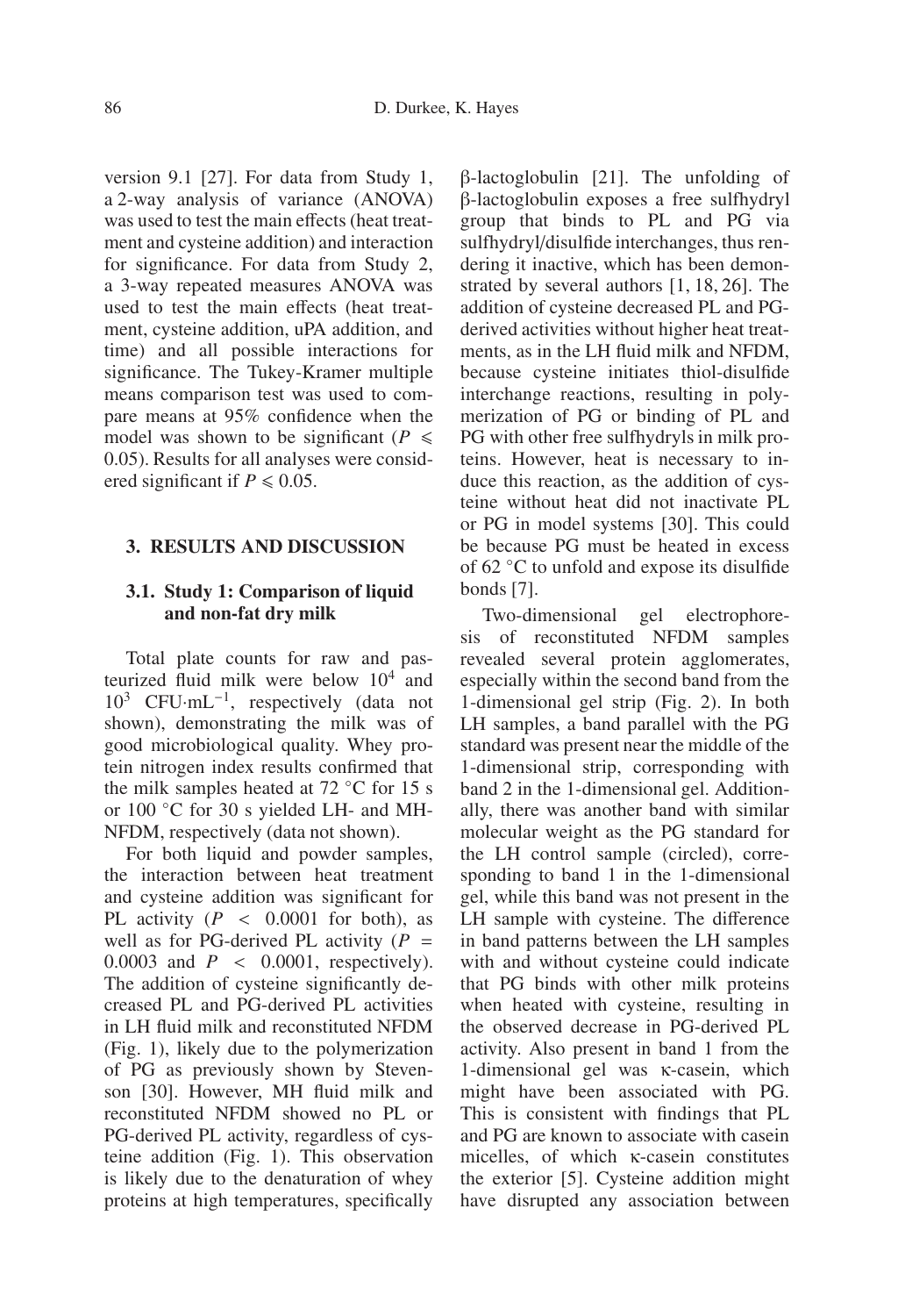

**Figure 1.** Plasmin (PL) and plasminogen (PG)-derived PL in low and medium fluid milk (A) and reconstituted NFDM (B). Bars represent the mean of triplicate results. Within each graph, lower case letters indicate statistical significance for PL, while upper case letters indicate statistical for PG-derived PL ( $P \le 0.05$ ).

κ-casein and PG, allowing PG to participate in disulfide linkages with itself or other proteins. However, it cannot be ascertained from the 2-dimensional gels whether PG polymerized or bound with other milk proteins. While PG polymerizes in a model system [30], it is more likely that PG bound with other milk proteins, as each PG molecule would have a greater chance of coming into contact with casein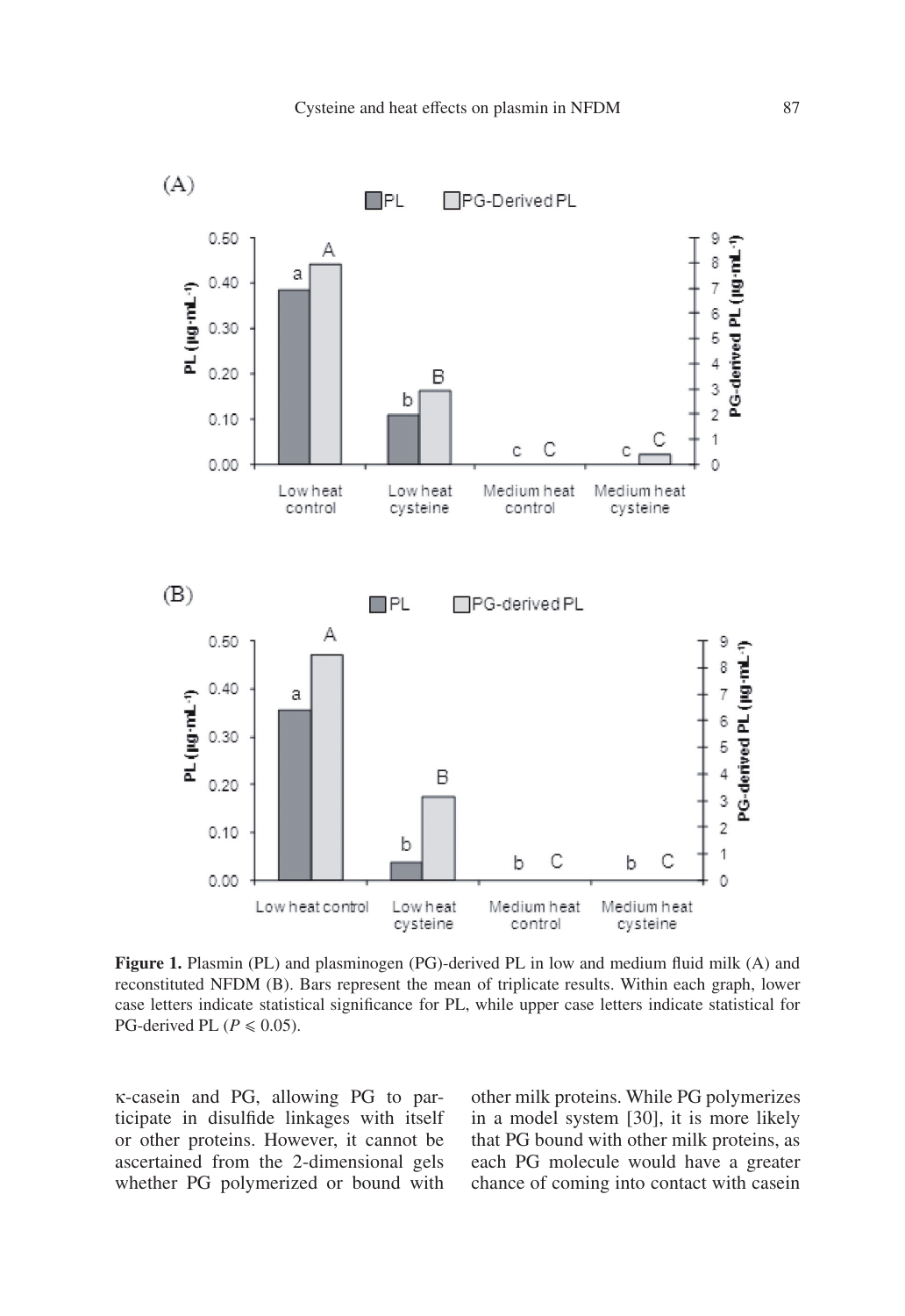

**Figure 2.** Two-dimensional alkaline/SDS-PAGE of reconstituted low heat NFDM without cysteine (A) and with cysteine (B). For all gels, lanes:  $1 = \text{molecular mass standards (in g·mol}^{-1})$ , 2 = κ-casein, 3 = β-lactoglobulin, 4 = plasmin, 5 = plasminogen.

or whey proteins than with another PG molecule. Whey and casein agglomerates have been reported previously in NFDM [22, 31]; however, this is the first report that suggests PG could be present in such agglomerates. No differences in band patterns were apparent between the MH samples with and without cysteine (data not shown), which was consistent with absence of PG-derived PL activity in the two samples.

#### **3.2. Study 2: Storage study of reconstituted non-fat dry milk**

TPC on reconstituted NFDM samples were < 1  $CFU·mL^{-1}$  at both the beginning and end of storage studies at 4 ◦C and 21 ◦C (data not shown). Thus, any proteolysis observed in the samples was likely not due to bacterial proteases, but rather the result of indigenous enzymatic activity. Though PL exhibits proteolytic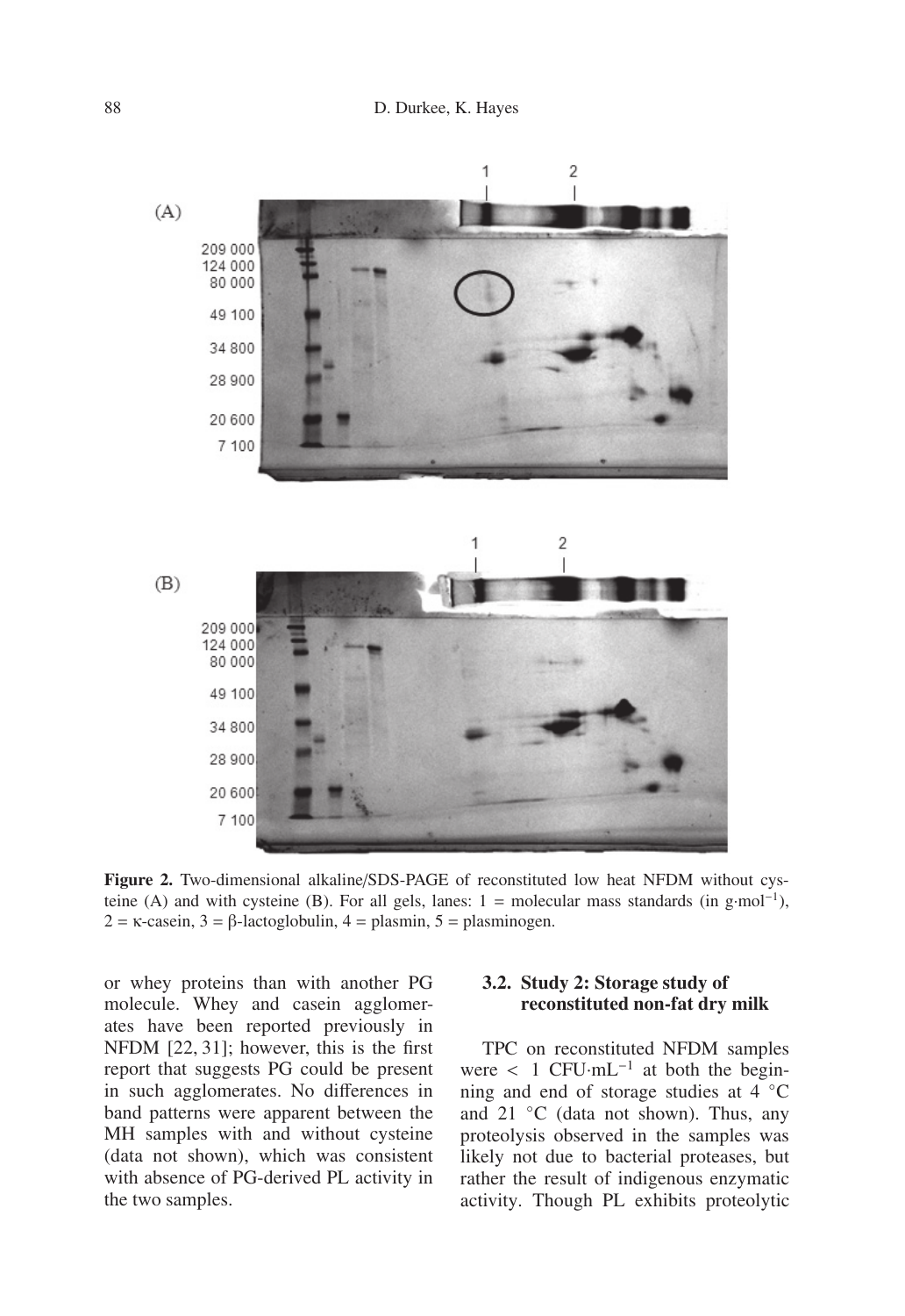activity against β-casein, other native milk enzymes such as cathepsin D and cysteine protease have been shown to degrade milk proteins [29].

Plasmin and PG-derived PL activities for reconstituted NFDM samples stored at 21  $\degree$ C and 4  $\degree$ C are shown in Figure 3. Cysteine reduced PG activation over time in LH-NFDM with and without uPA at both storage temperatures. Little PL or PG-derived PL activities were detected in MH-NFDM, likely due to disulfide interactions between milk proteins, as previously discussed. It is relevant that cysteine decreases PG activation, especially in the presence of exogenous uPA, as several studies have confirmed that uPA are heat stable and associated with somatic cells [11, 13]. This implies that milk with higher somatic cell counts has a greater propensity for PL-induced proteolysis, even after pasteurization. Even though milk does contain PL inhibitors, which have recently been shown to be more heat stable than previously thought, PG activation into greater quantities of PL can overcome the competitive inhibition afforded by PL inhibitors [23].

For PL activity in samples stored at 21 °C, the main effects of heat treatment, uPA addition, and time and all interactions were significant ( $P \le 0.05$ ), but cysteine addition was not significant However all addition was not significant. However, all main effects and interactions were significant for samples stored at 4  $°C$  ( $P \le$ <sup>0</sup>.05). Plasminogen activation occurs at a much slower rate under refrigerated conditions [28], yielding less active PL and increasing the relative effect observed due to cysteine addition. For PG-derived PL activity in samples stored at 21 ◦C, the model was not significant ( $P > 0.05$ ), although decreases in activity were shown for all LH samples, regardless of cysteine and uPA addition, complimenting the increases observed in PL activity (Fig. 3B). All main effects and interactions were significant for samples stored at  $4 °C$  ( $P \le 0.05$ ).

Urea-PAGE of samples stored at 21 ◦C clearly showed increased proteolysis over time in LH control samples (Fig. 4A) because of the increase in PG activation and subsequent PL activity. Cysteine greatly decreased proteolysis in LH samples, leaving more β-casein than present in control samples, even in the presence of exogenous uPA (Fig. 4A). Similar trends were observed in samples stored at 4 ◦C (Fig. 4B), although proteolysis was less severe. Little or no proteolysis was apparent in any MH-NFDM samples, regardless of storage temperature, cysteine addition, and uPA addition. Residual β-casein remaining in samples stored at 21 ◦C and 4 ◦C is shown in Figure 5. While the model was not significant for either temperature ( $P > 0.05$ ), the decreases in β-casein content over time clearly compliment the increases observed in PL activity (Fig. 3).

Several studies have been conducted on the effect of heat treatment on PL enzyme system in fluid milk, including the effect of various UHT preheat treatments on PL-like proteolysis in reconstituted LH-NFDM [19]. However, this is the first report of directly measuring PL activity and PG activation in NFDM of different heat classifications. It is clear from this study that PG activation occurs in reconstituted NFDM, which increases PL activity to result in greater proteolysis. This also is the first report that cysteine decreases indigenous enzymatic activity in NFDM, thus reducing proteolysis. This finding is especially important considering that NFDM is added to several food formulations in which enzymatic activity could have potentially adverse effects on product quality.

#### **4. CONCLUSIONS**

This study measured PL and PGderived PL activities in both LH and MH-NFDM and the fluid milk from which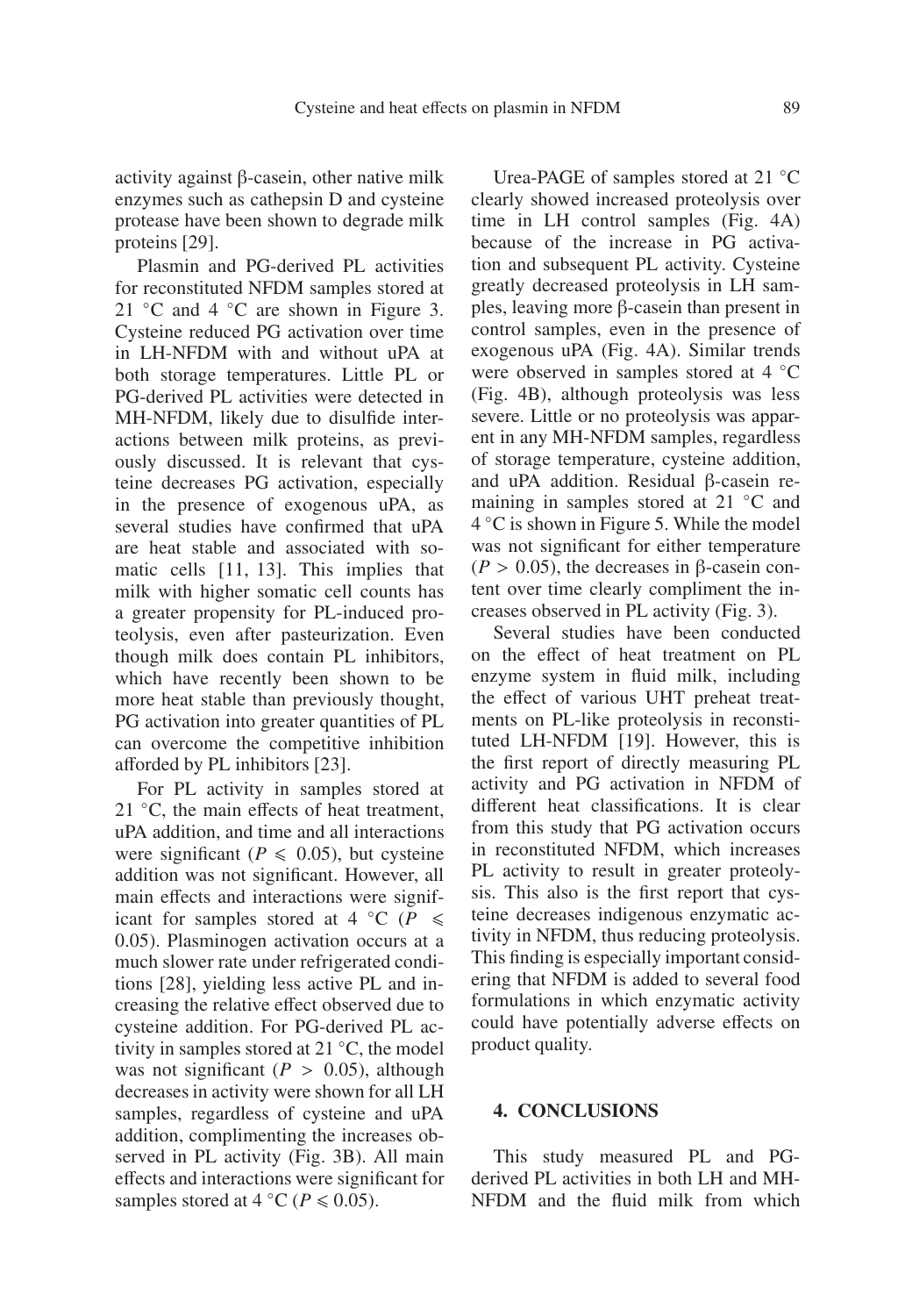

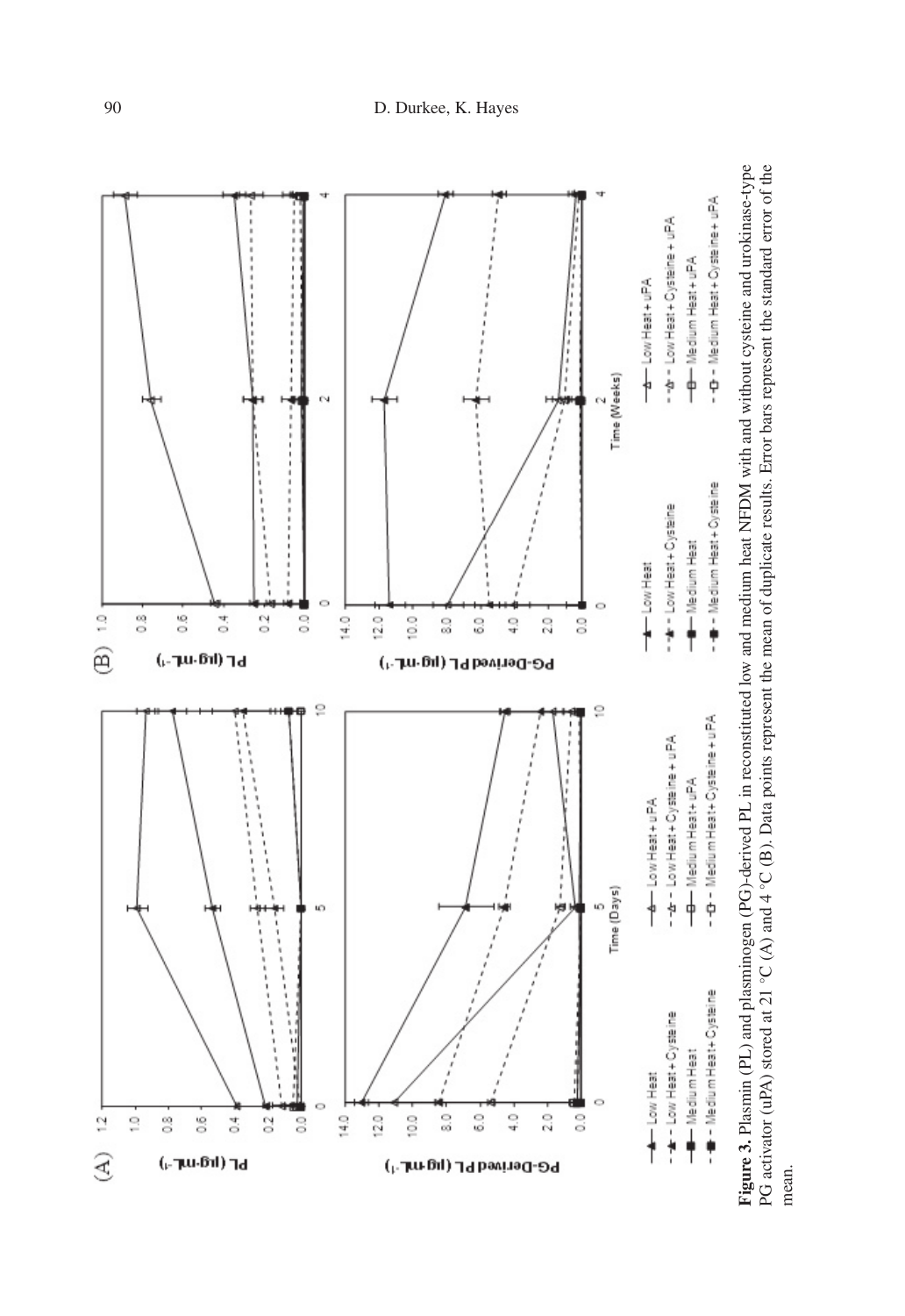

 $1, 2, 3, 4, 5, 6$ 7 8 9 10 11 12 13 14 15 16 17 18 19 20 21 22 23 24



**Figure 4.** Urea-PAGE of reconstituted low heat (LH) and medium heat (MH) NFDM samples with and without cysteine and urokinase-type plasminogen activator (uPA) stored at 21 ◦C (A) and  $4 °C$  (B). Every three lanes represents samples stored for 0, 5, and 10 days at 21  $°C$  or 0, 2, and 4 weeks at  $4 °C$ . Lanes:  $1-3 = LH$ ,  $4-6 = LH + uPA$ ,  $7-9 = LH + cysteine$ ,  $10-12 = LH + cysteine$ + uPA, 13–15 = MH, 16–18 = MH + uPA, 19–21 = MH + cysteine, 22–24 = MH + cysteine + uPA.

it was made. While LH samples exhibited enzymatic activity, none was detected in MH samples, due to induced disulfide bonding between PL, PG, and milk proteins. It is possible that the addition of cysteine induced thiol-disulfide interchange reactions at lower heating temperatures, thus decreasing observed PL and PG-derived PL activities in LH samples, while not affecting the already undetectable activity in MH samples. Storage studies showed that PG conversion to active PL occurred over time in LH samples, which increased with the addition of exogenous uPA, while cysteine reduced PL activity over time. Proteolysis results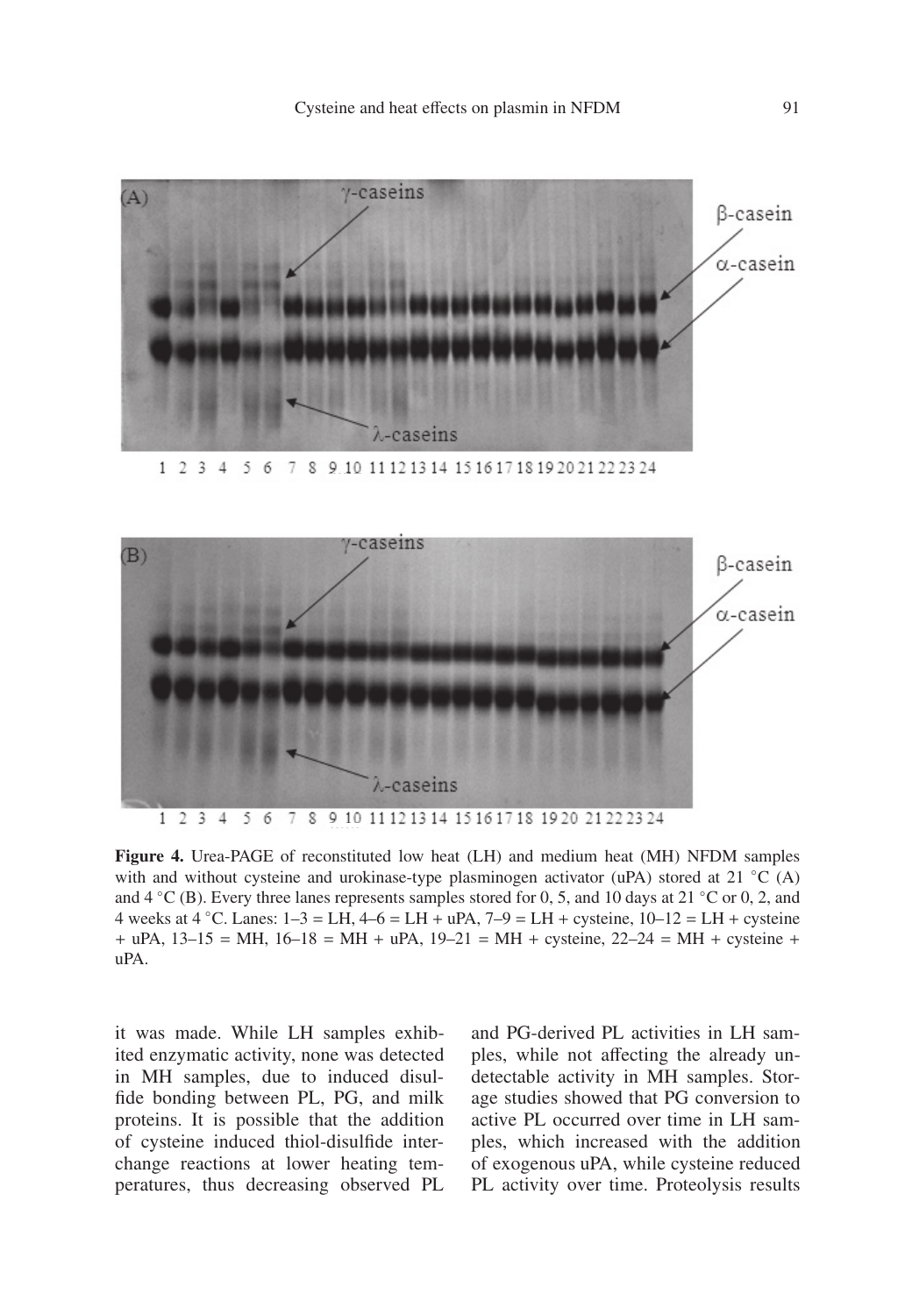

**Figure 5.** Percent residual β-casein in reconstituted low and medium heat NFDM with and without cysteine and urokinase-type PG activator (uPA) stored at 21 ◦C (A) and 4 ◦C (B). Data points represent the mean of duplicate results. Error bars represent the standard error of the mean.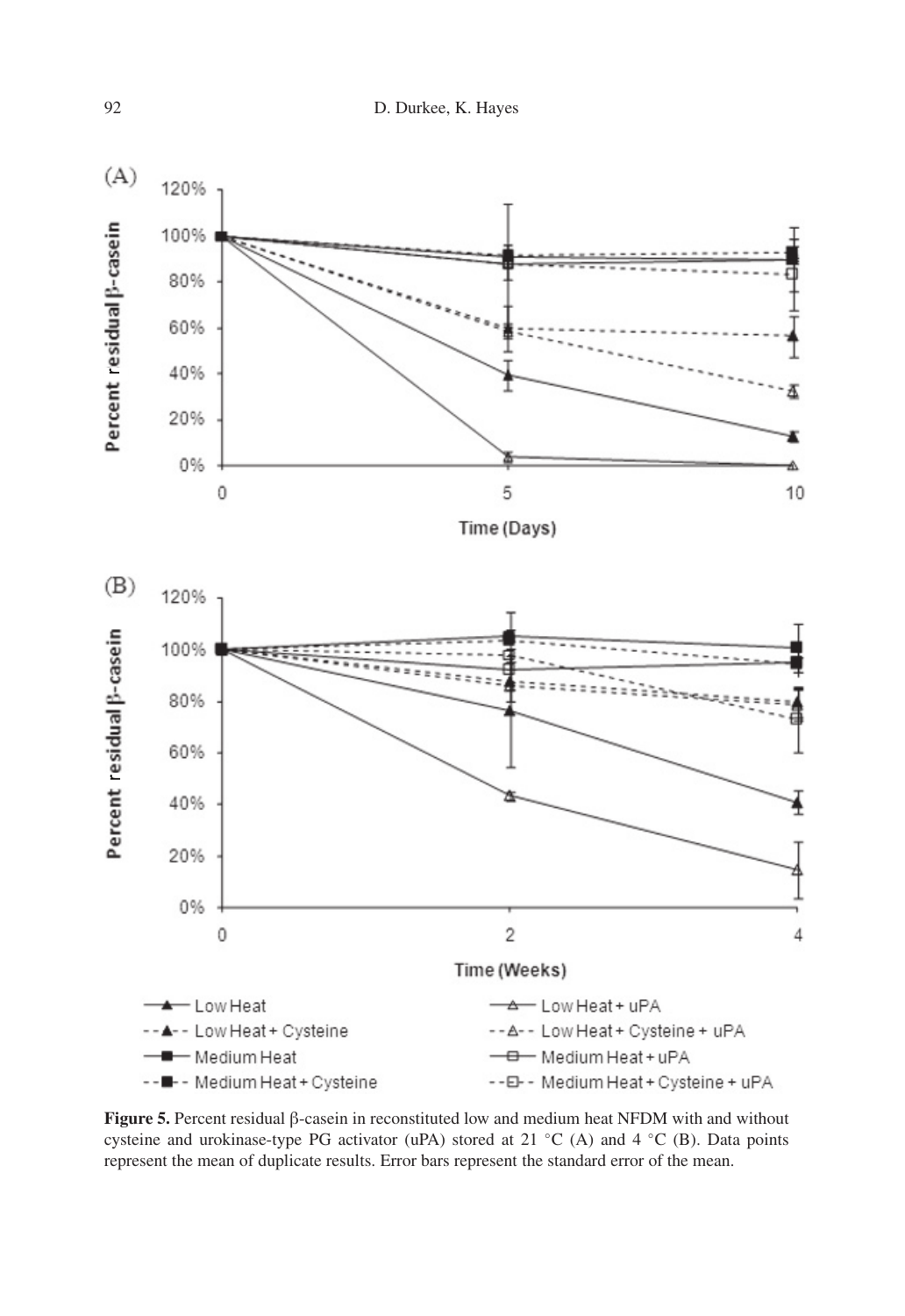complemented the observed increases in PG activation and PL activity, demonstrating that cysteine decreases proteolysis due to PL and PG present in reconstituted NFDM. These results imply that the addition of cysteine prior to the pasteurization and manufacture of LH NFDM is an effective means of decreasing the potential for PL-induced proteolysis in any product to which LH-NFDM is added.

**Acknowledgements:** The authors thank R. R. Bello for his assistance and S. Knapp for her statistical advice. This work was supported by grant 05-35503-16118 of the USDA.

#### **REFERENCES**

- [1] Alichanidis E., Wrathall J.H.M., Andrews A.T., Heat stability of plasmin (milk proteinase) and plasminogen, J. Dairy Res. 53 (1986) 259–269.
- [2] American Dairy Products Institute, Bulletin 916: Standards for Grades of Dry Milks Including Methods of Analysis, Elmhurst, IL, USA, 2006.
- [3] Andrews A.T., Proteinases in normal bovine milk and their action on caseins, J. Dairy Res. 50 (1983) 45–55.
- [4] AOAC, Official Methods of Analysis, 17th edn., Association of Official Analytical Chemists International, Gaithersburg, MD, USA, 2000.
- [5] Bastian E.D., Brown R.J., Plasmin in milk and dairy products: an update, Int. Dairy J. 6 (1996) 435–447.
- [6] Bastian E.D., Lo C.G., David K.M.M., Plasminogen activation in cheese milk: influence on Swiss cheese ripening, J. Dairy Sci. 80 (1997) 245–251.
- [7] Burbrink C.N., Hayes K.D., Effect of thermal treatment on the activation of bovine plasminogen, Int. Dairy J. 16 (2006) 580– 585.
- [8] Fajardo-Lira C., Nielsen S.S., Effect of psychrotrophic microorganisms on the plasmin system in milk, J. Dairy Sci. 81 (1998) 901– 908.
- [9] Fajardo-Lira C., Oria M., Hayes K.D., Nielsen S.S., Effect of psychrotrophic bacteria and of an isolated protease from

*Pseudomonas fluorescens* M3/6 on the plasmin system of fresh milk, J. Dairy Sci. 83 (2000) 2190–2199.

- [10] Gassem M.A., Frank J.F., Physical properties of yogurt made from milk treated with proteolytic enzymes, J. Dairy Sci. 74 (1991) 1503–1511.
- [11] Gilmore J.A., White J.H., Zavizion B., Politis I., Effects of stage of lactation and somatic cell count on plasminogen activator activity in bovine milk, J. Dairy Sci. 62 (1995) 141–145.
- [12] Havea P., Singh H., Creamer L.K., Campanella O.H., Electrophoretic characterization of the protein products formed during heat treatment of whey protein concentrate solutions, J. Dairy Res. 65 (1998) 79–91.
- [13] Kelly A.L., Foley J., Proteolysis and storage stability of UHT milk as influenced by milk plasmin activity, plasmin/β-lactoglobulin complexation, plasminogen activation and somatic cell count, Int. Dairy J. 7 (1997) 411–420.
- [14] Kelly A.L., O'Connell J.E., Fox P.F., Manufacture and properties of milk powders, in: Fox P.F., McSweeney P.L.H. (Eds.), Advanced Dairy Chemistry Volume I: Proteins (3rd edn.), Kluwer Academic/Plenum Publishers, New York, NY, USA, 2003, pp. 1027–1061.
- [15] Kohlmann K.L., Nielsen S.S., Ladisch M.R., Effects of a low concentration of added plasmin on ultra-high temperature processed milk, J. Dairy Sci. 74 (1991) 1151–1156.
- [16] Larson N.K., Ismail B., Nielsen S.S., Hayes K.D., Activity of *Bacillus polymyxa* protease on components of the plasmin system in milk, Int. Dairy J. 16 (2006) 586–592.
- [17] Manderson G.A., Hardman M.J., Creamer L.K., Effect of heat treatment on the conformation and aggregation of β-lactoglobulin A, B, and C, J. Agric. Food Chem. 46 (1998) 5052–5061.
- [18] Metwalli A.A.M., de Jongh H.H.J., van Boekel M.A.J.S., Heat inactivation of bovine plasmin, Int. Dairy J. 8 (1998) 47–56.
- [19] Newstead D.F., Paterson G., Anema S.G., Coker C.J., Wewala A.R., Plasmin activity in direct-steam-injection UHT-processed reconstituted milk: effects of preheat treatment, Int. Dairy J. 16 (2006) 573–579.
- [20] Nielsen S.S., Plasmin system and microbial proteases in milk: characteristics, role, and